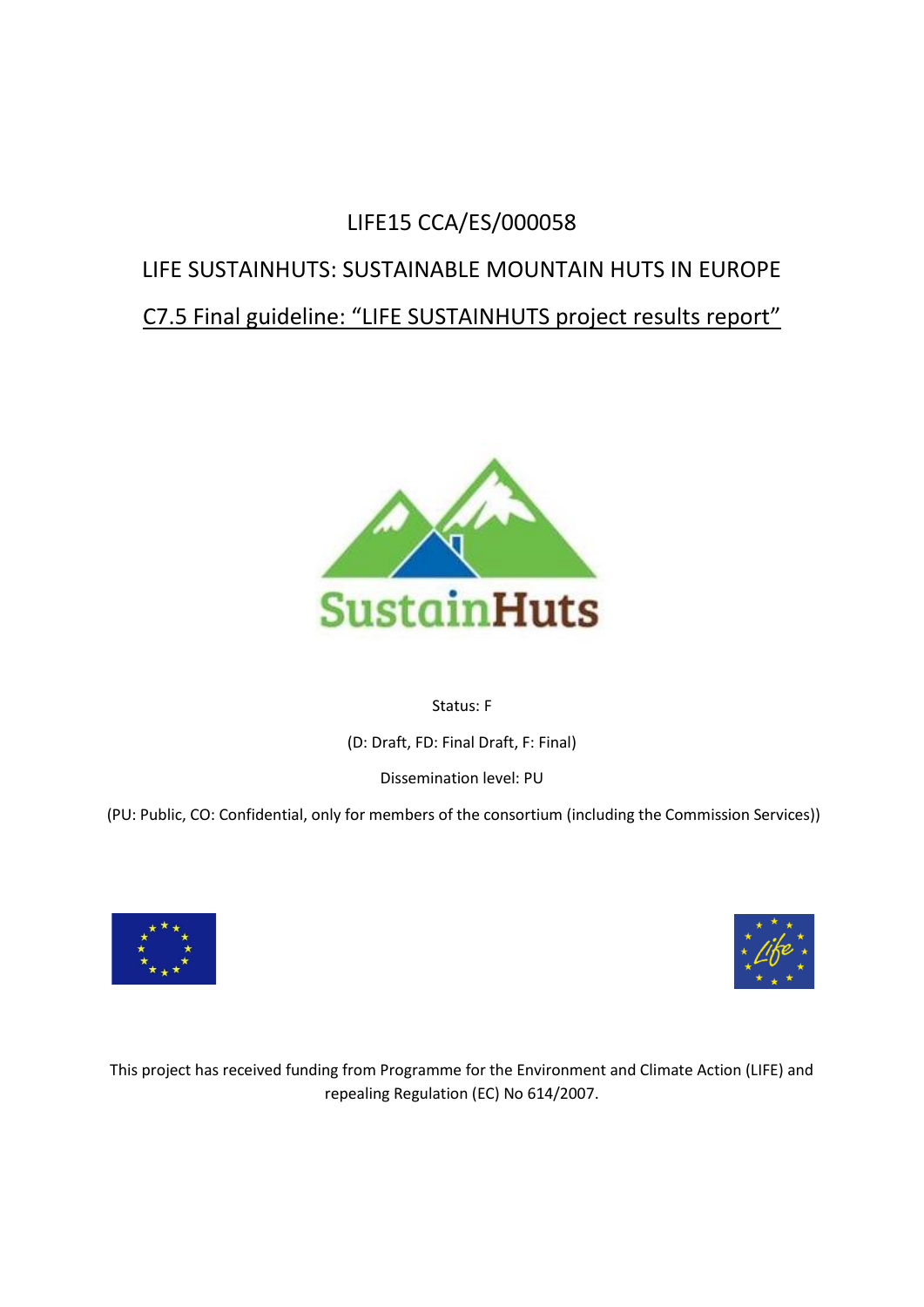# Document Change Control

| <b>Version</b><br><b>Number</b> | Date of<br><b>issue</b> | Author(s)                | <b>Brief description of</b><br>changes |
|---------------------------------|-------------------------|--------------------------|----------------------------------------|
| <b>Draft</b>                    | 15/10/2021              | Sabina Fiorot (ENVIPARK) |                                        |
| Final                           | 14/01/2022              | Pedro Casero (FHa)       | final revision                         |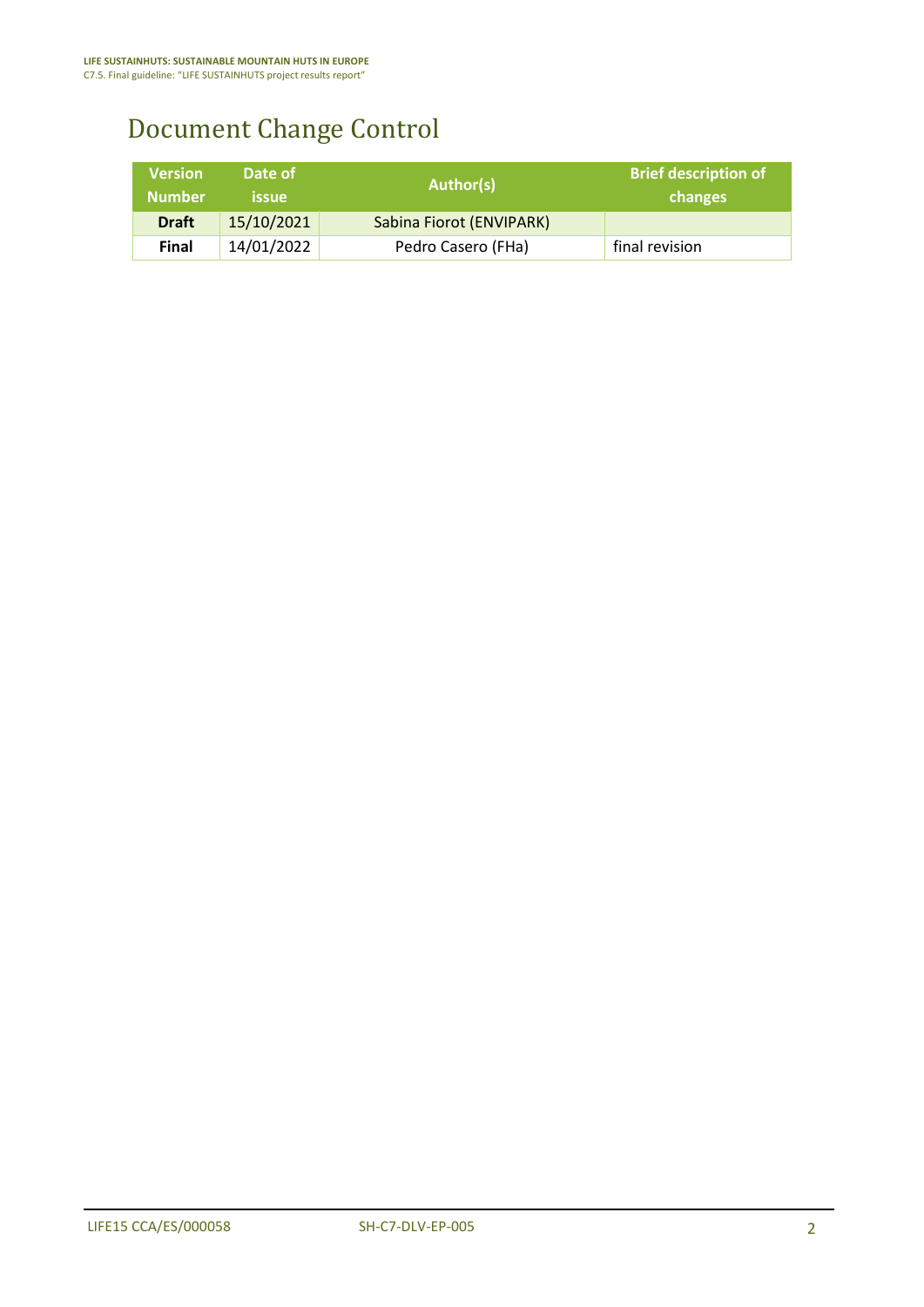This document is a **final guide containing all the results obtained in SUSTAINHUTS project**, with the aim of being useful for its replication in other facilities, to publicise the technologies installed and potentially applicable, as well as the expected results depending on the type of facility and the particularities of each mountain hut.

In order for this document to make sense in itself and so that it is not necessary to consult the other guides produced in the project, the following is presented throughout the document:

- The table of the huts included in the project together with their location
- The table with the technologies installed in each hut, giving a total of 29
- The results of  $CO<sub>2</sub>$  emissions avoided, fuel savings and renewable energy produced both accumulated during the entire execution of the project and normalised to a standard year
- Results obtained for other parameters that in some way reflect the environmental impact obtained, such as energy efficiency, reduction in the number of helicopter trips, as well as a specific assessment of such a novel technology as the storage of seasonal renewable energy in the form of hydrogen.
- Finally, the main outcomes of the project are presented.

It can be concluded that **the technologies implemented in the project have been successful, achieving to a large extent the planned objectives**, and clearly improving both the energy management and the sustainability of all the huts.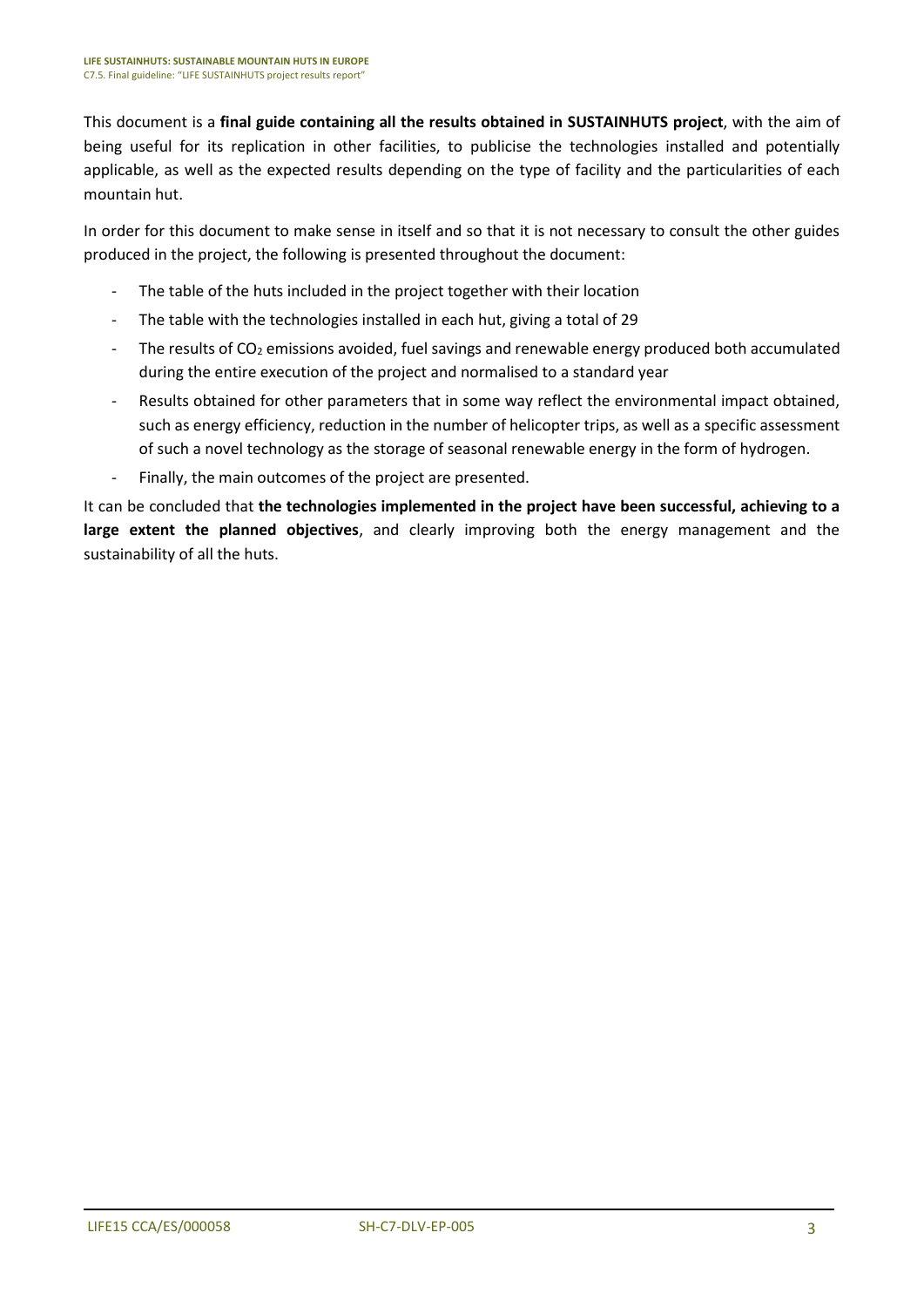#### **LIFE SUSTAINHUTS: SUSTAINABLE MOUNTAIN HUTS IN EUROPE** C7.5. Final guideline: "LIFE SUSTAINHUTS project results report"

|     | Hut               | <b>Country</b> | Altitude [m] | In the project since |
|-----|-------------------|----------------|--------------|----------------------|
| #1  | Lizara            | Spain          | 1650         | 2016                 |
| #2  | Bachimaña         | Spain          | 2200         | 2016                 |
| #3  | Estós             | Spain          | 1890         | 2016                 |
| #4  | Cap de Llauset    | Spain          | 2400         | 2016                 |
| #5  | Torino            | Italy          | 3375         | 2016                 |
| #6  | Kočbekov          | Slovenia       | 1808         | 2016                 |
| #7  | Pogačnikov        | Slovenia       | 2050         | 2016                 |
| #8  | Montfalcó         | Spain          | 800          | 2018                 |
| #9  | Góriz             | Spain          | 2200         | 2018                 |
| #10 | Valentina Staniča | Slovenia       | 2332         | 2019                 |
| #11 | Dent Parrachée    | France         | 2520         | 2019                 |

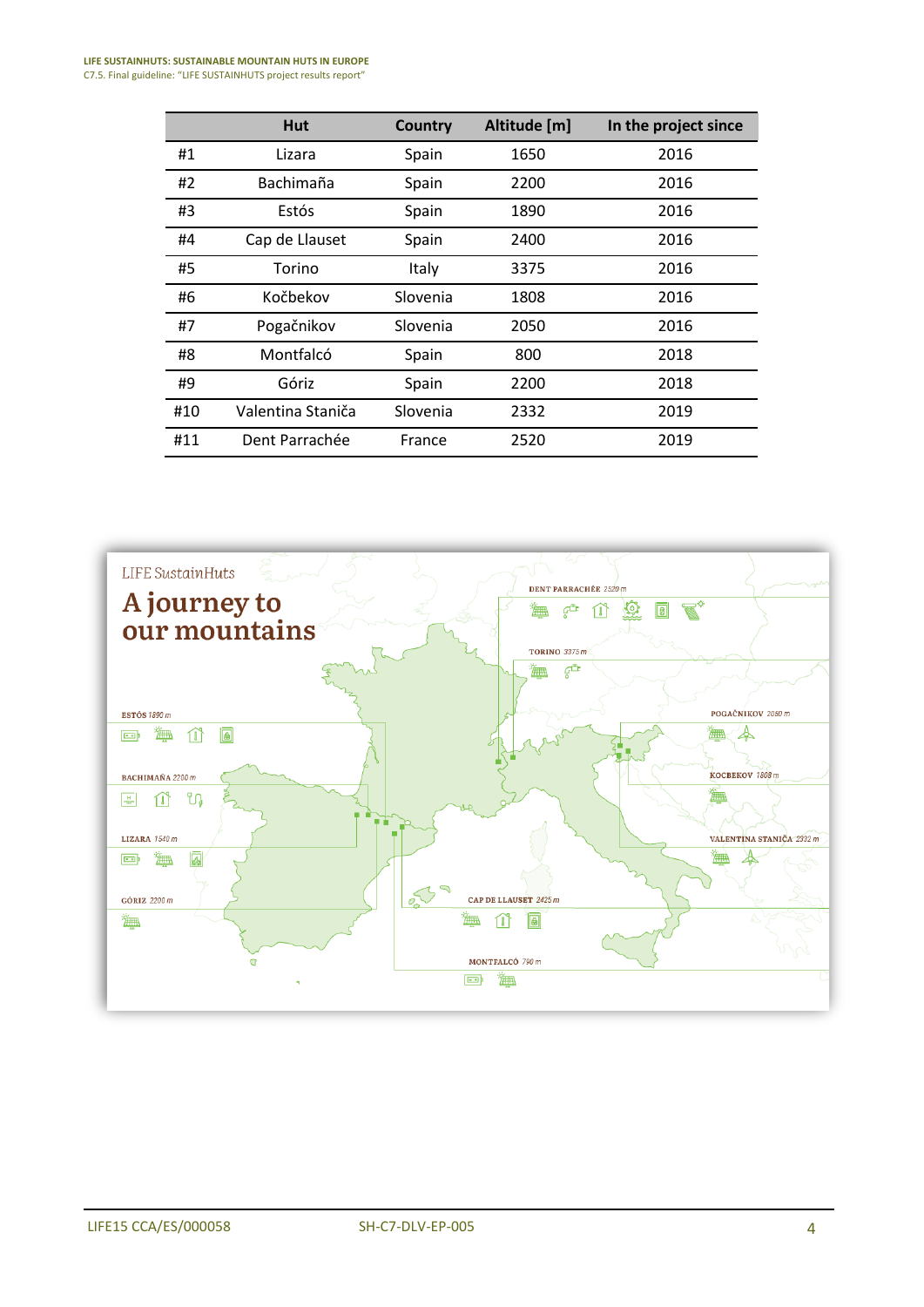#### **LIFE SUSTAINHUTS: SUSTAINABLE MOUNTAIN HUTS IN EUROPE** C7.5. Final guideline: "LIFE SUSTAINHUTS project results report"

| Hut               | <b>Action</b>                                                                                                                                                                                                                                                                                                                                                                                                                                                                                                                                                                                                                                                                                                                                                                                                                                                                                                                                                                                                                                                                                                                                                                                                                     | Description of the technology installed                                                                                                             |
|-------------------|-----------------------------------------------------------------------------------------------------------------------------------------------------------------------------------------------------------------------------------------------------------------------------------------------------------------------------------------------------------------------------------------------------------------------------------------------------------------------------------------------------------------------------------------------------------------------------------------------------------------------------------------------------------------------------------------------------------------------------------------------------------------------------------------------------------------------------------------------------------------------------------------------------------------------------------------------------------------------------------------------------------------------------------------------------------------------------------------------------------------------------------------------------------------------------------------------------------------------------------|-----------------------------------------------------------------------------------------------------------------------------------------------------|
|                   | Automation and                                                                                                                                                                                                                                                                                                                                                                                                                                                                                                                                                                                                                                                                                                                                                                                                                                                                                                                                                                                                                                                                                                                                                                                                                    | Automation for the optimisation of battery charging and generator start-up                                                                          |
|                   |                                                                                                                                                                                                                                                                                                                                                                                                                                                                                                                                                                                                                                                                                                                                                                                                                                                                                                                                                                                                                                                                                                                                                                                                                                   | management, in order to increase the service life of the battery bank.                                                                              |
| Lizara            | Photovoltaic                                                                                                                                                                                                                                                                                                                                                                                                                                                                                                                                                                                                                                                                                                                                                                                                                                                                                                                                                                                                                                                                                                                                                                                                                      | Renovation of part of the existing photovoltaic system and expansion of the<br>installed peak power.                                                |
|                   | Thermo-Chimney                                                                                                                                                                                                                                                                                                                                                                                                                                                                                                                                                                                                                                                                                                                                                                                                                                                                                                                                                                                                                                                                                                                                                                                                                    | High efficiency chimney installation that allows heat recovery from combustion                                                                      |
|                   | Electrification                                                                                                                                                                                                                                                                                                                                                                                                                                                                                                                                                                                                                                                                                                                                                                                                                                                                                                                                                                                                                                                                                                                                                                                                                   | Replacement of diesel boilers with electric heaters so that renewable electricity                                                                   |
| Bachimaña         |                                                                                                                                                                                                                                                                                                                                                                                                                                                                                                                                                                                                                                                                                                                                                                                                                                                                                                                                                                                                                                                                                                                                                                                                                                   | Application of thermoprotective paint on the interior walls of rooms where damp                                                                     |
|                   |                                                                                                                                                                                                                                                                                                                                                                                                                                                                                                                                                                                                                                                                                                                                                                                                                                                                                                                                                                                                                                                                                                                                                                                                                                   | is more frequent, as well as providing greater thermal insulation.                                                                                  |
|                   |                                                                                                                                                                                                                                                                                                                                                                                                                                                                                                                                                                                                                                                                                                                                                                                                                                                                                                                                                                                                                                                                                                                                                                                                                                   | Seasonal renewable energy storage using hydrogen, using surpluses at various                                                                        |
|                   |                                                                                                                                                                                                                                                                                                                                                                                                                                                                                                                                                                                                                                                                                                                                                                                                                                                                                                                                                                                                                                                                                                                                                                                                                                   | times of the year for use at other times of the year.                                                                                               |
|                   | Automation and<br>efficiency                                                                                                                                                                                                                                                                                                                                                                                                                                                                                                                                                                                                                                                                                                                                                                                                                                                                                                                                                                                                                                                                                                                                                                                                      | Exploitation of the surplus of the hydraulic turbine available in the hut for<br>battery charging.                                                  |
|                   | Photovoltaic                                                                                                                                                                                                                                                                                                                                                                                                                                                                                                                                                                                                                                                                                                                                                                                                                                                                                                                                                                                                                                                                                                                                                                                                                      | Renovation of part of the existing photovoltaic system, and expansion of the                                                                        |
| Estós             | Pellet stove                                                                                                                                                                                                                                                                                                                                                                                                                                                                                                                                                                                                                                                                                                                                                                                                                                                                                                                                                                                                                                                                                                                                                                                                                      | Installation of a biomass (pellet) stove for heating, improving the efficiency of<br>thermal energy use and reducing the consumption of fossil gas. |
|                   |                                                                                                                                                                                                                                                                                                                                                                                                                                                                                                                                                                                                                                                                                                                                                                                                                                                                                                                                                                                                                                                                                                                                                                                                                                   | Installation of innovative and ecological insulation in several areas of the hut                                                                    |
|                   | energy efficiency                                                                                                                                                                                                                                                                                                                                                                                                                                                                                                                                                                                                                                                                                                                                                                                                                                                                                                                                                                                                                                                                                                                                                                                                                 | (ground floor, stairs, rooms) facing north to improve the efficiency of the heating<br>system.                                                      |
|                   | Photovoltaic                                                                                                                                                                                                                                                                                                                                                                                                                                                                                                                                                                                                                                                                                                                                                                                                                                                                                                                                                                                                                                                                                                                                                                                                                      | Expansion of the installed peak power of photovoltaic panels by using the entire<br>available roof area.                                            |
| Llauset           | Pellet stove                                                                                                                                                                                                                                                                                                                                                                                                                                                                                                                                                                                                                                                                                                                                                                                                                                                                                                                                                                                                                                                                                                                                                                                                                      | Installation of a biomass (pellet) stove for heating, improving thermal energy                                                                      |
|                   | Insulation and                                                                                                                                                                                                                                                                                                                                                                                                                                                                                                                                                                                                                                                                                                                                                                                                                                                                                                                                                                                                                                                                                                                                                                                                                    | Installation of innovative and environmentally friendly insulation in the battery                                                                   |
|                   | energy efficiency                                                                                                                                                                                                                                                                                                                                                                                                                                                                                                                                                                                                                                                                                                                                                                                                                                                                                                                                                                                                                                                                                                                                                                                                                 | room to condition the temperature of the batteries and extend their service life.                                                                   |
| Kocbekov          |                                                                                                                                                                                                                                                                                                                                                                                                                                                                                                                                                                                                                                                                                                                                                                                                                                                                                                                                                                                                                                                                                                                                                                                                                                   | Installation of a complete photovoltaic system consisting of photovoltaic panels,                                                                   |
|                   |                                                                                                                                                                                                                                                                                                                                                                                                                                                                                                                                                                                                                                                                                                                                                                                                                                                                                                                                                                                                                                                                                                                                                                                                                                   | a lead-acid battery bank, and the control and energy management systems.                                                                            |
|                   |                                                                                                                                                                                                                                                                                                                                                                                                                                                                                                                                                                                                                                                                                                                                                                                                                                                                                                                                                                                                                                                                                                                                                                                                                                   | Installation of a complete photovoltaic system consisting of photovoltaic panels,                                                                   |
| Pogačnikov        | efficiency<br>for use in heating and reduction of fuel gas consumption.<br>is harnessed in periods of surplus.<br>Insulation and<br>energy efficiency<br>H <sub>2</sub> storage<br>installed peak power.<br>Insulation and<br>efficiency and reducing fossil fuel consumption.<br>Photovoltaic<br>Photovoltaic<br>a bank of lithium-ion batteries, and the control and energy management<br>systems.<br>Micro-Wind<br>the photovoltaic system for battery charging.<br>Photovoltaic<br>above 3000m.<br>Water treatment<br>plant<br>hut.<br>Renovation of part of the existing photovoltaic system, and expansion of the<br>Photovoltaic<br>installed peak power.<br>Automation and<br>efficiency<br>Photovoltaic<br>the existing battery bank.<br>Renovation of part of the existing photovoltaic installation, and extension of the<br>Photovoltaic<br>Hydro turbine<br>Wood stove<br>consumption.<br><b>Solar Thermal Panels</b><br>consumption.<br>Insulation<br><b>Water Treatment</b><br>Connection of the hut to the water discharge network.<br>Plant<br>Photovoltaic<br>Installation of a micro wind turbine at a certain distance from the hut to support<br>Micro-Wind<br>the photovoltaic system for battery charging. |                                                                                                                                                     |
|                   |                                                                                                                                                                                                                                                                                                                                                                                                                                                                                                                                                                                                                                                                                                                                                                                                                                                                                                                                                                                                                                                                                                                                                                                                                                   | Installation of a micro wind turbine at a certain distance from the hut to support                                                                  |
|                   |                                                                                                                                                                                                                                                                                                                                                                                                                                                                                                                                                                                                                                                                                                                                                                                                                                                                                                                                                                                                                                                                                                                                                                                                                                   |                                                                                                                                                     |
|                   |                                                                                                                                                                                                                                                                                                                                                                                                                                                                                                                                                                                                                                                                                                                                                                                                                                                                                                                                                                                                                                                                                                                                                                                                                                   | Installation of a photovoltaic array suitable for extreme climates at altitudes                                                                     |
| Torino            |                                                                                                                                                                                                                                                                                                                                                                                                                                                                                                                                                                                                                                                                                                                                                                                                                                                                                                                                                                                                                                                                                                                                                                                                                                   |                                                                                                                                                     |
|                   |                                                                                                                                                                                                                                                                                                                                                                                                                                                                                                                                                                                                                                                                                                                                                                                                                                                                                                                                                                                                                                                                                                                                                                                                                                   | Installation of a plant to collect water from the environment, and another plant                                                                    |
|                   |                                                                                                                                                                                                                                                                                                                                                                                                                                                                                                                                                                                                                                                                                                                                                                                                                                                                                                                                                                                                                                                                                                                                                                                                                                   | to reuse water from the hut to reduce the need for external water supply to the                                                                     |
|                   |                                                                                                                                                                                                                                                                                                                                                                                                                                                                                                                                                                                                                                                                                                                                                                                                                                                                                                                                                                                                                                                                                                                                                                                                                                   |                                                                                                                                                     |
| Montfalcó         |                                                                                                                                                                                                                                                                                                                                                                                                                                                                                                                                                                                                                                                                                                                                                                                                                                                                                                                                                                                                                                                                                                                                                                                                                                   |                                                                                                                                                     |
|                   |                                                                                                                                                                                                                                                                                                                                                                                                                                                                                                                                                                                                                                                                                                                                                                                                                                                                                                                                                                                                                                                                                                                                                                                                                                   | Modification of the water supply installation to the hut, replacing the existing                                                                    |
|                   |                                                                                                                                                                                                                                                                                                                                                                                                                                                                                                                                                                                                                                                                                                                                                                                                                                                                                                                                                                                                                                                                                                                                                                                                                                   | water pump with a more efficient one, and optimising its operation.                                                                                 |
| Góriz             |                                                                                                                                                                                                                                                                                                                                                                                                                                                                                                                                                                                                                                                                                                                                                                                                                                                                                                                                                                                                                                                                                                                                                                                                                                   | Extension of the photovoltaic installation of the hut, as well as the renovation of                                                                 |
|                   |                                                                                                                                                                                                                                                                                                                                                                                                                                                                                                                                                                                                                                                                                                                                                                                                                                                                                                                                                                                                                                                                                                                                                                                                                                   |                                                                                                                                                     |
|                   |                                                                                                                                                                                                                                                                                                                                                                                                                                                                                                                                                                                                                                                                                                                                                                                                                                                                                                                                                                                                                                                                                                                                                                                                                                   | installed peak power, as well as installation of a lead acid battery bank.                                                                          |
|                   |                                                                                                                                                                                                                                                                                                                                                                                                                                                                                                                                                                                                                                                                                                                                                                                                                                                                                                                                                                                                                                                                                                                                                                                                                                   | Installation of a low-power hydraulic turbine to exploit a stream of water.                                                                         |
|                   |                                                                                                                                                                                                                                                                                                                                                                                                                                                                                                                                                                                                                                                                                                                                                                                                                                                                                                                                                                                                                                                                                                                                                                                                                                   | Installation of two wood stoves with air recirculation to reduce fossil fuel                                                                        |
| Dent Parrachée    |                                                                                                                                                                                                                                                                                                                                                                                                                                                                                                                                                                                                                                                                                                                                                                                                                                                                                                                                                                                                                                                                                                                                                                                                                                   |                                                                                                                                                     |
|                   |                                                                                                                                                                                                                                                                                                                                                                                                                                                                                                                                                                                                                                                                                                                                                                                                                                                                                                                                                                                                                                                                                                                                                                                                                                   | Installation of solar thermal panels for heating and HSW and to reduce fossil fuel                                                                  |
|                   |                                                                                                                                                                                                                                                                                                                                                                                                                                                                                                                                                                                                                                                                                                                                                                                                                                                                                                                                                                                                                                                                                                                                                                                                                                   | Several actions to improve thermal insulation in various rooms of the facility.                                                                     |
|                   |                                                                                                                                                                                                                                                                                                                                                                                                                                                                                                                                                                                                                                                                                                                                                                                                                                                                                                                                                                                                                                                                                                                                                                                                                                   |                                                                                                                                                     |
|                   |                                                                                                                                                                                                                                                                                                                                                                                                                                                                                                                                                                                                                                                                                                                                                                                                                                                                                                                                                                                                                                                                                                                                                                                                                                   | Installation of a complete photovoltaic system consisting of photovoltaic panels,                                                                   |
| Valentina Staniča |                                                                                                                                                                                                                                                                                                                                                                                                                                                                                                                                                                                                                                                                                                                                                                                                                                                                                                                                                                                                                                                                                                                                                                                                                                   | a lead-acid battery bank, and the control and energy management systems.                                                                            |
|                   |                                                                                                                                                                                                                                                                                                                                                                                                                                                                                                                                                                                                                                                                                                                                                                                                                                                                                                                                                                                                                                                                                                                                                                                                                                   |                                                                                                                                                     |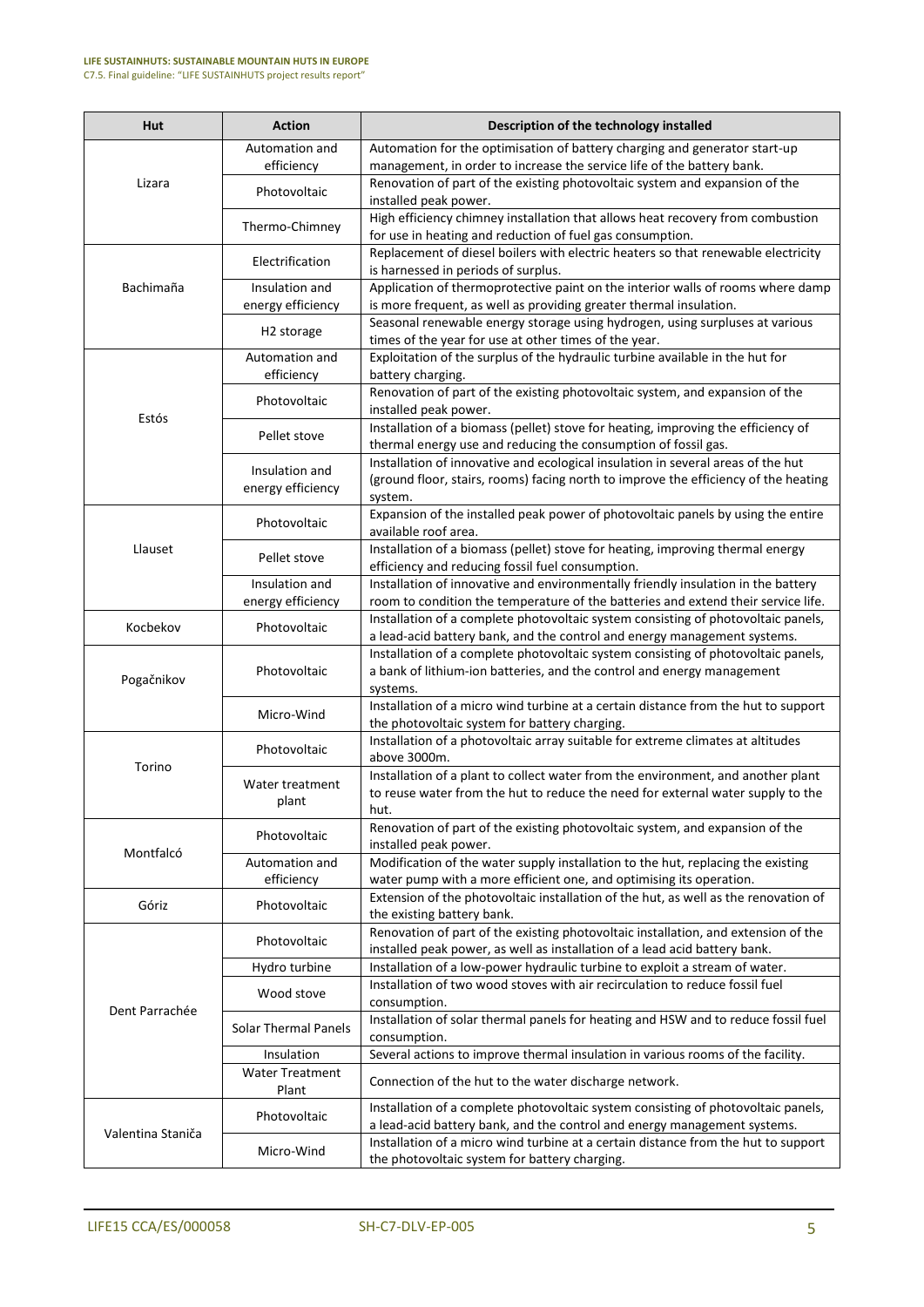## **Exhibit 1. Accumulated environmental impact of the huts of LIFE SustainHuts project during demonstration period**

- o Production of 144,404 kWh from renewable sources (sun, water, and wood)
- o Savings of 29,433 litres of diesel
- o Savings of 9,207 kg of natural gas
- o Savings of 4,179 litres of propane gas
- $\circ$  Reduction of 145.64 tonnes of CO<sub>2</sub> into the atmosphere, which is the equivalent of the amount absorbed by more than 3600 trees or a 60 ha forest.

**Exhibit 2. RES production, fuel savings and avoided CO<sup>2</sup> emissions accumulated during monitoring phase**

This table shows the cumulative results for each hut during the entire demonstration phase, and for 5 parameters: renewable production, amount of fuel saved compared to the baseline, avoided  $CO<sub>2</sub>$  emissions (also compared to the baseline), fuel reduction normalised to person and night in hut, and amount of hydrogen produced. These parameters were defined at the beginning of the project in addition to others set out in the Grant Agreement.

|                                              | <b>Renewable</b><br>production | Litres of fuel saved                                                         | CO <sub>2</sub><br><b>Avoided</b> |
|----------------------------------------------|--------------------------------|------------------------------------------------------------------------------|-----------------------------------|
| <b>ID Indicators</b>                         | <b>kWh</b>                     | <b>Diesel (Litres)</b><br><b>Natural Gas (kg)</b><br><b>Propane (Litres)</b> | <b>Tonnes</b>                     |
| Lizara                                       | 15,209                         | Diesel: 2,939<br>Natural gas: 9,207                                          | 35.68                             |
| Bachimaña                                    | 62,744                         | 7,502                                                                        | 18.82                             |
| Estós                                        | 14,598                         | 4,945                                                                        | 12.41                             |
| Llauset                                      | 20,525                         | 4,973                                                                        | 10.46                             |
| Montfalcó                                    | 7,696                          | 2,778                                                                        | 6.97                              |
| Góriz                                        | 12,536                         | 4,246                                                                        | 10.65                             |
| Torino                                       | 6,427                          | 1,745                                                                        | 44.94                             |
| Pogačnikov                                   | 3,680                          | 890                                                                          | 3.74                              |
| Valentina Staniča                            | 410                            | 198                                                                          | 0.48                              |
| Dent Parrachée                               | 579                            | Diesel: 10<br>Propane: 4,179                                                 | 1.49                              |
| <b>Total cumulative</b><br>during monitoring | 144,404                        | <b>Diesel: 29,433</b><br><b>Natural gas: 9,207</b><br><b>Propane: 4,179</b>  | 145.64                            |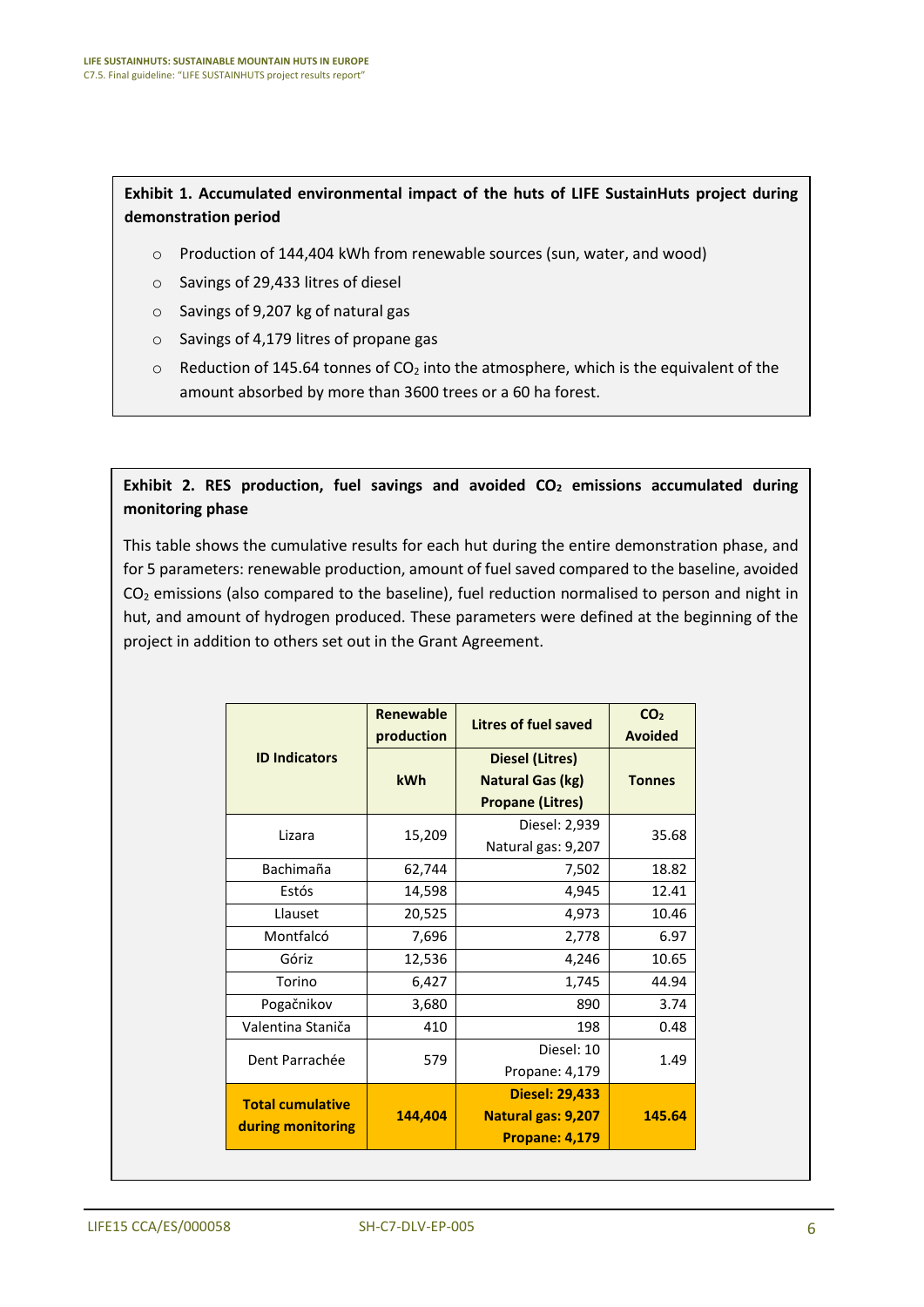### **Exhibit 3. Average RES production, fuel savings and avoided CO<sup>2</sup> emissions per year and hut**

This table presents the values of the aforementioned parameters normalised to one year for each hut, taking into account the usual opening period of the facility, the real demonstration period for which data is available, and an estimate has been made based on historical visitor numbers to the huts to compensate for the effect of the COVID pandemic. Finally, the last line shows the average value of these parameters.

|                                      | <b>Renewable</b><br>production | Litres of fuel saved                                                         | CO <sub>2</sub><br><b>Avoided</b> | <b>Number of</b>            |
|--------------------------------------|--------------------------------|------------------------------------------------------------------------------|-----------------------------------|-----------------------------|
| <b>ID Indicators</b>                 | <b>kWh</b>                     | <b>Diesel (Litres)</b><br><b>Natural Gas (kg)</b><br><b>Propane (Litres)</b> | <b>Tonnes</b>                     | helicopter trips<br>avoided |
| Lizara                               | 6,293                          | Diesel: 1,216<br>Natural gas: 3,809                                          | 14.76                             | N/A (road)                  |
| Bachimaña                            | 32,736                         | 3,914                                                                        | 9.81                              | 4                           |
| Estós                                | 12,513                         | 4,239                                                                        | 10.63                             | 4                           |
| Llauset                              | 12,315                         | 2,984                                                                        | 6.28                              | 3                           |
| Montfalcó                            | 6,597                          | 2,381                                                                        | 5.97                              | N/A (road)                  |
| Góriz                                | 8,849                          | 2,997                                                                        | 7.52                              | 3                           |
| Torino                               | 2,921                          | 793                                                                          | 20.42                             | N/A (cableway)              |
| Pogačnikov                           | 1,840                          | 445                                                                          | 1.86                              | N/A                         |
| Valentina Staniča                    | 410                            | 200                                                                          | 0.48                              | N/A                         |
| Dent Parrachée                       | 386                            | Diesel: 71<br>Propane: 2,786                                                 | 0.99                              | N/A                         |
| <b>Average per year &amp;</b><br>hut | 7,714                          | <b>Diesel: 1,749</b><br><b>Natural gas: 346</b><br>Propane: 253              | 7.16                              |                             |

Reduction of fossil fuels in the different huts is associated with a reduction in the number of helicopter trips needed to transport fossil fuels to the facilities. For the calculations it is considered that only diesel is transported, and that the helicopter can carry a maximum of 820 kg per transport (or 1000 L) of diesel per trip. On the other hand, in Slovenian and French huts, as the diesel reduction is small, it is not considered to imply a reduction of even one trip, as the supply usually coincides with the transport of various equipment to the hut at the beginning of the season.

- The total number of **trips avoided on average per year between all huts is 14**
- The kerosene consumption used is about 100 kg per trip, and therefore the **total reduction of kerosene is 1.4 tonnes** per year among the total number of huts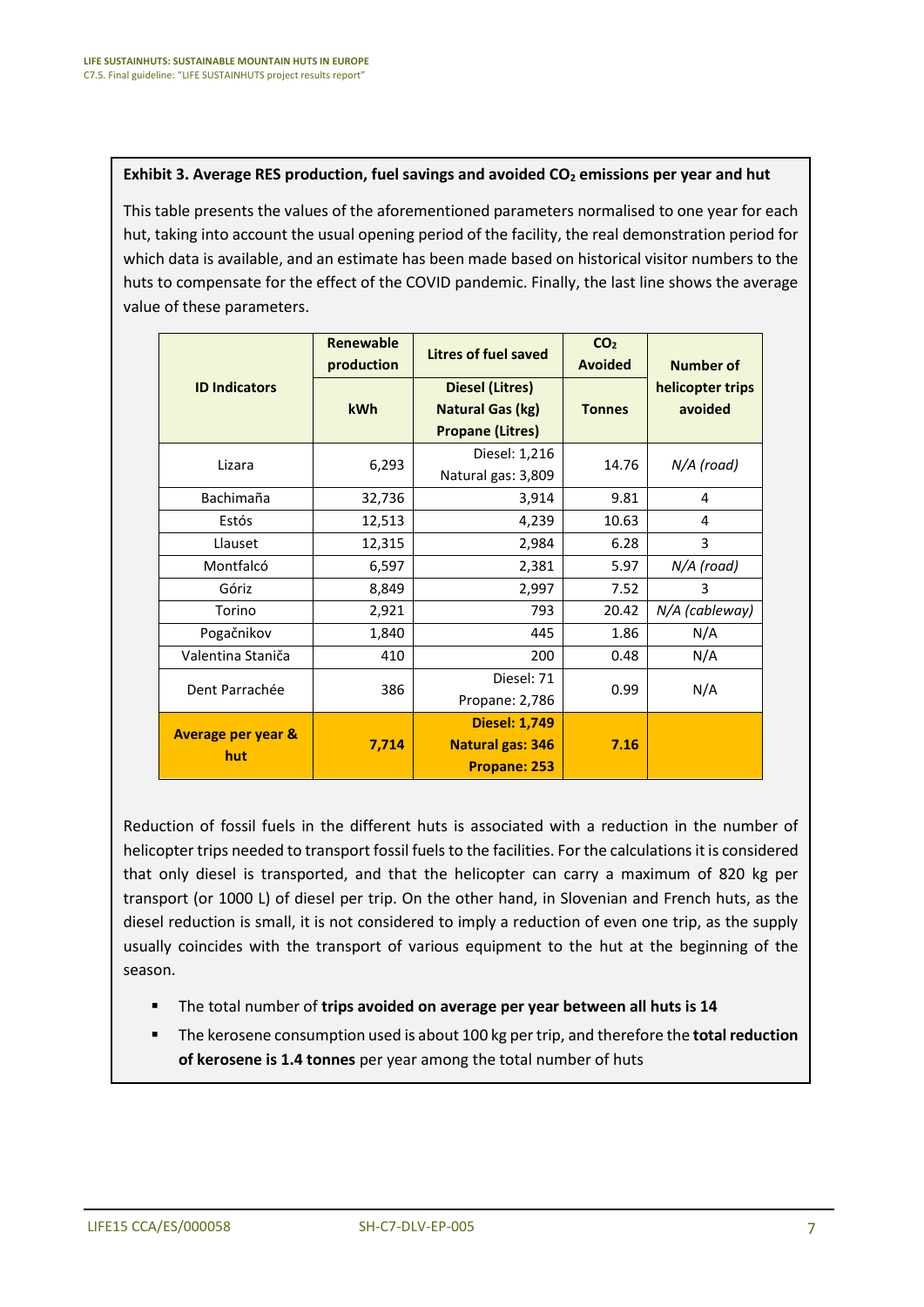### **Exhibit 4. Improvement of energy management in the huts**

The following table includes the technologies that have some relation with energy reduction or efficiency improvement, indicating a brief description of the improvement made, as well as a qualitative assessment of whether the impact observed is more or less significant.

| <b>Hut</b> | <b>Technology</b>   | <b>Technology implemented &amp; Qualitative improvement achieved</b>                                                                                                         |     |
|------------|---------------------|------------------------------------------------------------------------------------------------------------------------------------------------------------------------------|-----|
| Lizara     | AAI                 | Automation for the optimisation of battery charging and<br>generator start-up management, in order to increase<br>the service life of the battery bank.                      |     |
|            | Thermo-<br>Chimney  | High efficiency chimney installation that allows heat<br>recovery from wood combustion                                                                                       | ተተተ |
| Bachimaña  | Electrification     | Replacement of diesel boilers with electric heaters so<br>that renewable electricity is harnessed in periods of<br>surplus.                                                  |     |
|            | Efficiency          | Application of thermoprotective paint on the interior<br>walls of rooms to avoid damp and improve thermal<br>insulation.                                                     | ↑   |
|            | AAI                 | Exploitation of the surplus of the hydraulic turbine for<br>battery charging                                                                                                 |     |
| Estós      | Insulation          | Installation of innovative and ecological insulation in<br>several areas of the hut (ground floor, stairs, rooms) to<br>improve the efficiency of the heating system.        | ተተ  |
| Llauset    | Insulation          | Installation of innovative and environmentally friendly<br>insulation in the battery room to condition the<br>temperature of the batteries and extend their service<br>life. | Ϋ   |
| Montfalcó  | AAI                 | Modification of the water supply installation to the hut,<br>replacing the existing water pump with a more efficient<br>one, and optimising its operation.                   | ተተ  |
| Torino     | <b>Water Plants</b> | Installation of 2 plants, one to collect water from the<br>environment, and another one to reuse water and<br>reduce the need for external water supply to the hut.          | ጥጥ  |
| Dent       | Wood stove          | Installation of two wood stoves with air recirculation                                                                                                                       | ተተ  |
| Parrachée  | Insulation          | Several actions to improve thermal insulation in various<br>rooms of the facility.                                                                                           | ተተ  |

There are some actions that are considered to have greatly improved the use of energy in the huts, such as the thermo-chimney at Lizara and the full use of energy from the hydraulic turbine at Estós. There are two others whose improvement may not be particularly significant, such as the application of thermo-protective paint in Bachimaña or the insulation of the battery room in Llauset, but which somehow manage to improve the energy management of the installation in some way, either in terms of operation or maintenance of some of the equipment in the energy system. And finally, there are several technologies that moderately but noticeable improve the energy management of the huts.